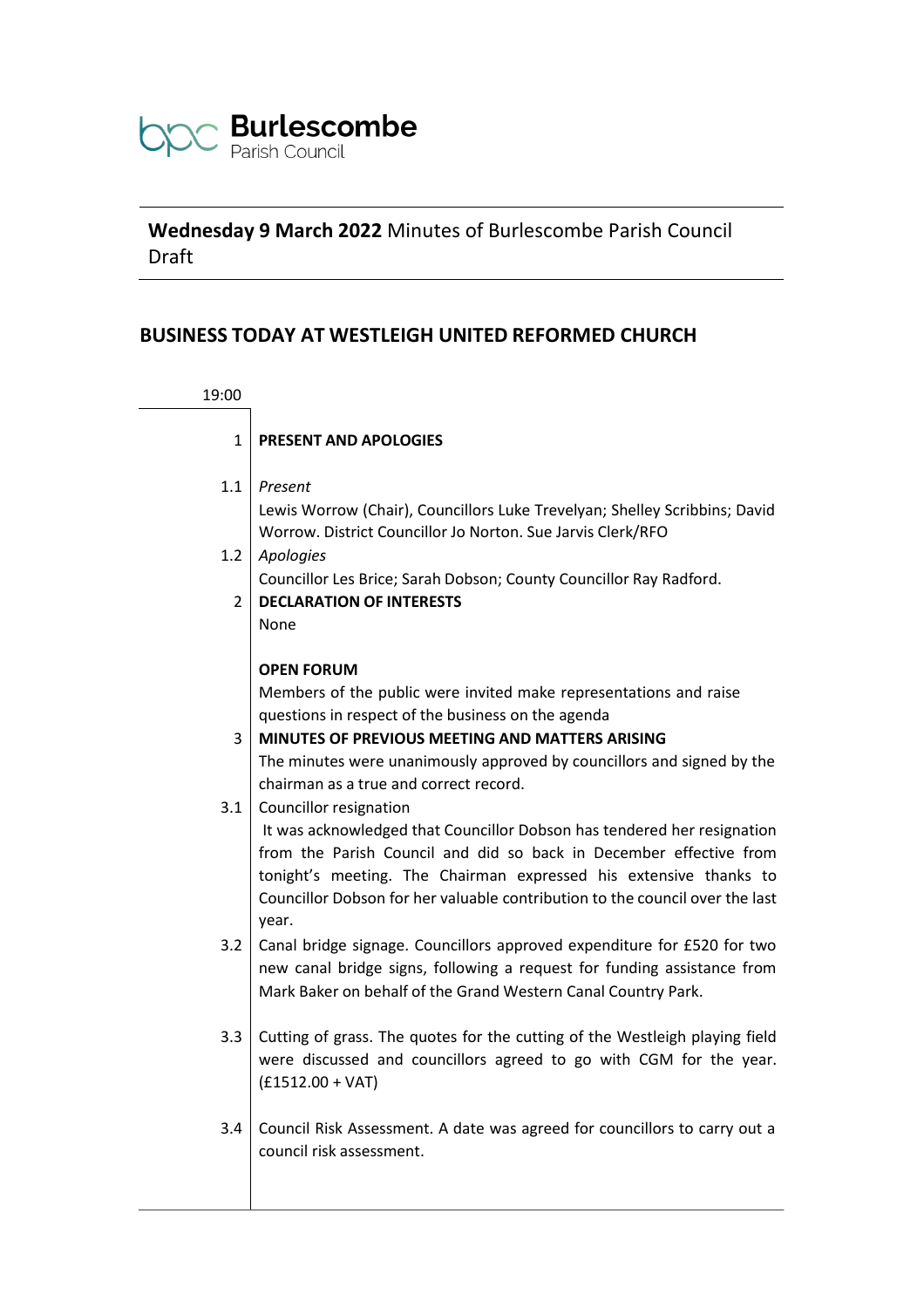- 3.5 Jubilee Celebrations and Burlescombe Community Together. Councillors discussed the jubilee celebrations. The PC wants to work collaboratively with BCT to avoid duplicating resources. The school and church have expressed an interest in having bunting for the occasion. Councillors agreed to identify further sites for bunting and bring them to the next meeting to gauge the quantity required. There has been much correspondence regarding commemorative mugs for the jubilee and is something that people are very interested in. Councillors thought mugs would be nice for school children and their younger siblings. Quotes had already been sought and councillors voted to approve a sum of up to £450.00 to cover the cost of an estimated 75 mugs at £6.00 each.
- 3.6 Naco Tree Planting Day. On March  $11<sup>th</sup>$  Councillor Trevelyan will plant a silver birch tree in the grounds of St Mary's Church, Burlescombe to commemorate The Queen's platinum jubilee.
- 3.7 Plan Mid Devon. Councillors will come up with a response by 28<sup>th</sup> March.
- 3.8 Vehicle Activated Signs (VAS) and Safer Roads Campaign. Councillors expressed concern at the speed of some motorists and cyclists through the village from the top of the road by the church and the railway bridge and discussed whether the parish council should reconsider a speed sign. The main drawback, however, is that they are very expensive to purchase, install and maintain. Councillors decided to open this as a consultation topic and gauge public opinion. LW to open consultation.
- 3.9 Westleigh Quarry Trail Signage. Councillors discussed the possibility of installing some signs for the quarry trail, agreeing to the idea in principle. LT agreed to get some quotes for signs.
- 3.10 ORL quote. Councillors voted to accept the quote from Sylvester Services for: £100.00 to clear the leylandii on the ORL footpath and a quote of £255.00 x 3 to maintain the ORL and Park Wood over the coming season.

### 4 **DISTRIBUTED DEMOCRACY**

#### 4.1 **Consultations**

# 4.1.1 *Report of Consultations Sought* Consultation ID: FEB220207A - Creation of Public Space (Westleigh Quarry Trail Community Garden)

Burlescombe Parish Council to sought consultation on the following question:

*Should Burlescombe Parish Council consider creating a public space known as the "Westleigh Quarry Trail Community Garden"?*

© Burlescombe Parish Council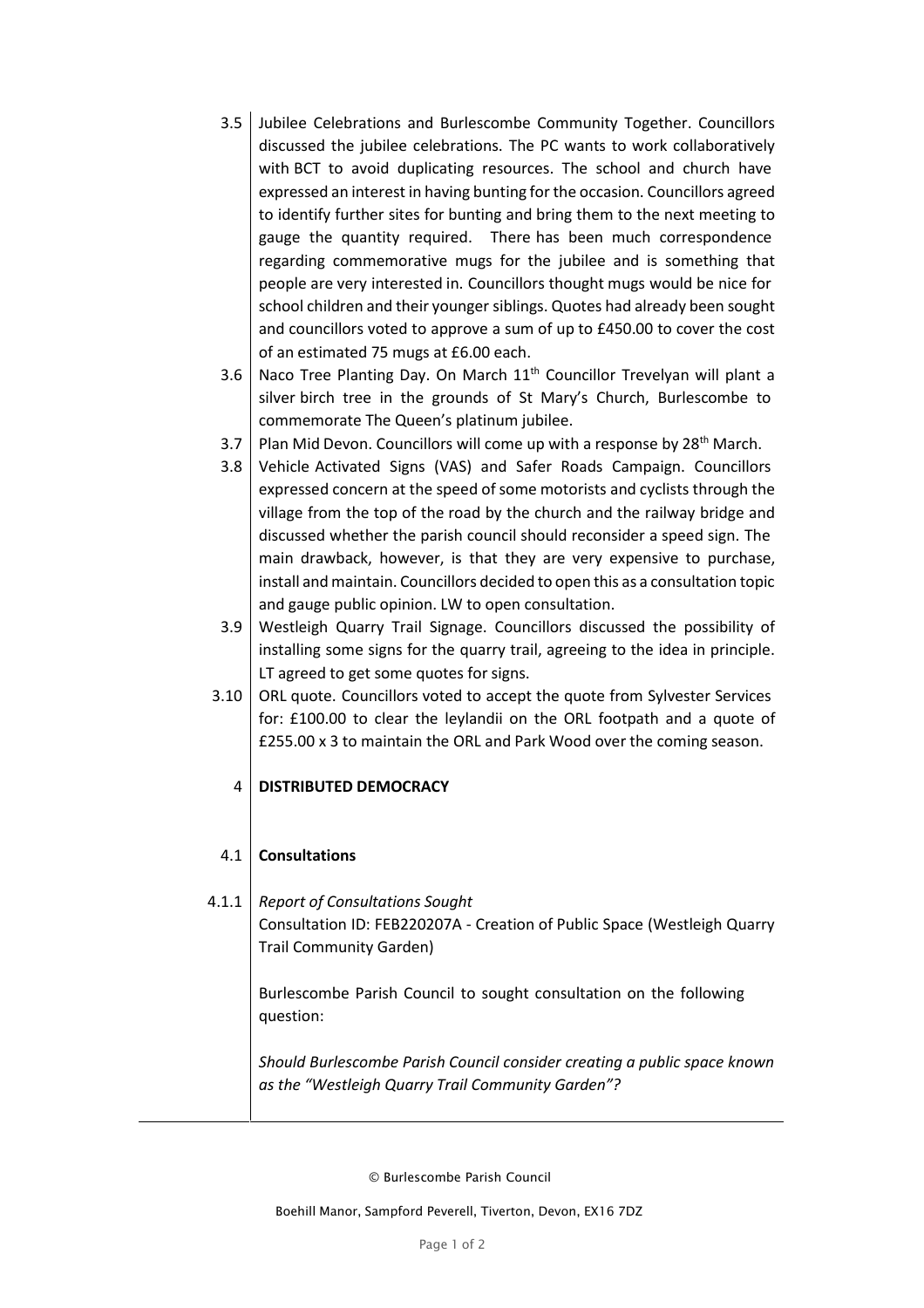The consultation opened on 07/02/2022 at 08:00 and closed on 04/03/2022 at 16:30.

The consultation received a limited response but the general consensus from replies received was that the community does not want a community garden. Those who objected provided extensive and informed comment.

- 4.1.2 *Report of Consultations to be Sought* None
	- 4.2 **Petitions**
- 4.2.1 *Report of Petitions Received* None received.
	- 4.3 **Grants**
- 4.3.1 *Report of Grant Applications Received* None received.
	- 4.4 **Questions to the Chairman**
- 4.4.1 *Questions to the Chairman Received* None received. Members of the public can put a question forward to the Chairman (either via the website, post, email or by phoning the Clerk) ahead of parish council meetings.
	- 5 **COMMITTEE FOR BUSINESS AND INNOVATION (CBI)** No report filed.
	- 6 **COMMITTEE FOR DEVELOPMENT, PLANNING AND TRANSPORTATION (CDPT)**

No report filed.

- 6.1 **Planning**
- 6.1.1 *Report of New Applications*

None received.

6.1.2 *Reports of Decisions on Applications*

21/02217/HOUSE Erection of extension and car port: Chapel Cottage, Burlescombe, Tiverton. Granted.

- 6.2 **Transportation**
- 6.2.1 *Report of Repairs to be Addressed* Nothing to report. 6.2.2 *Report of Repairs Addressed* Market Place Potholes W221488266. Reported to Devon Highways.

© Burlescombe Parish Council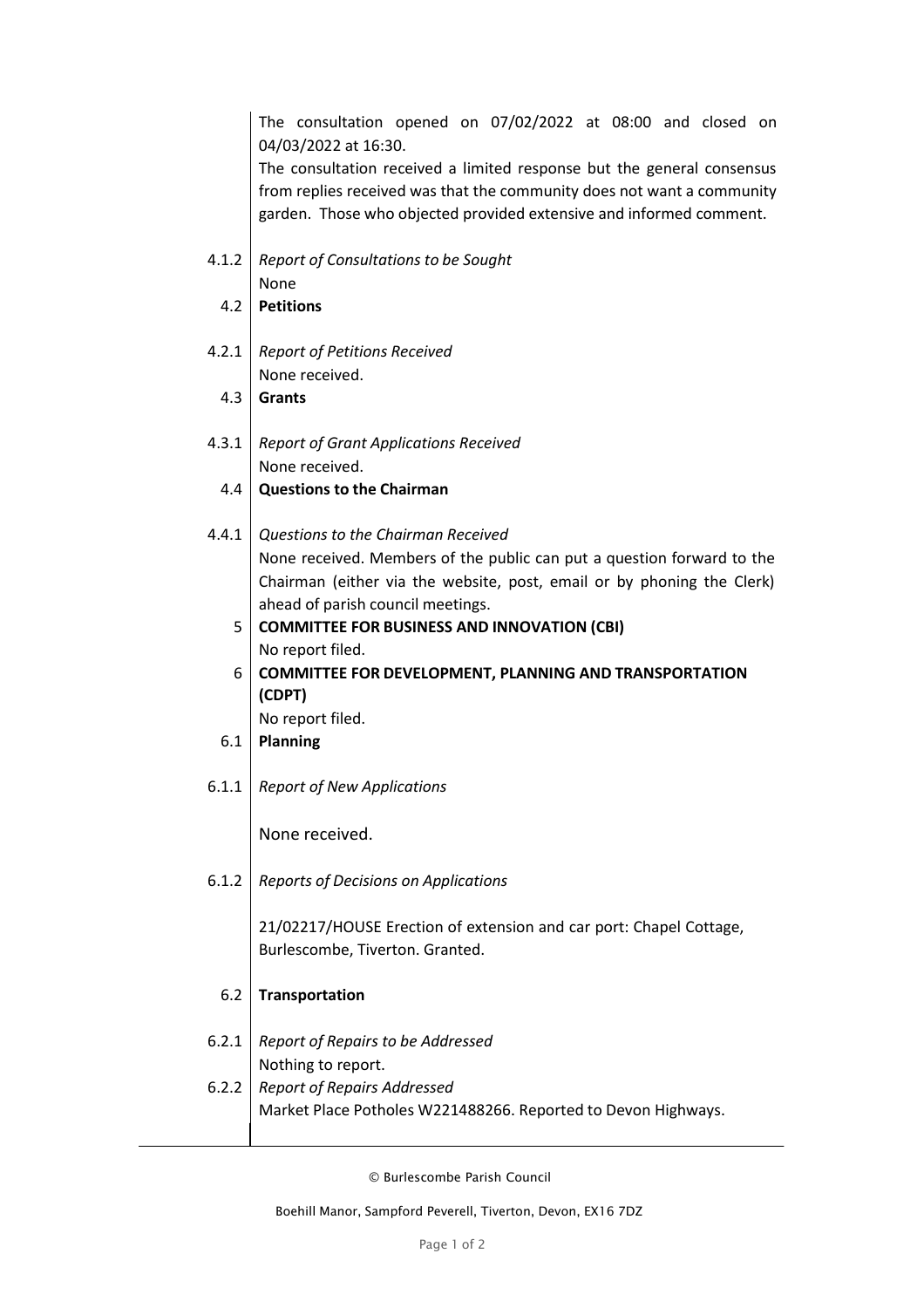| $\overline{7}$     | FINANCE, AUDIT AND RISK COMMITTEE (FARC)                                                                             |  |
|--------------------|----------------------------------------------------------------------------------------------------------------------|--|
|                    | No report filed.                                                                                                     |  |
| 8                  | <b>PUBLIC RIGHTS OF WAY (PROW)</b>                                                                                   |  |
|                    | Nothing to report                                                                                                    |  |
| 9                  | <b>GRAND WESTERN CANAL JOINT ADVISORY COMMITTEE (JAC)</b>                                                            |  |
|                    | Nothing to report                                                                                                    |  |
| 10                 | <b>QUARRY LIAISON COMMITTEE</b>                                                                                      |  |
|                    | Nothing to report                                                                                                    |  |
| 11                 | <b>CLERK'S REPORT</b>                                                                                                |  |
|                    |                                                                                                                      |  |
| 11.1               | Report of Expenditure to be Approved                                                                                 |  |
|                    |                                                                                                                      |  |
| 11.1.1             | Clerk expenses at £108.72. Approved                                                                                  |  |
| 11.1.2             | Clerk salary for March £330.00. Approved                                                                             |  |
| 11.1.3             | URC Hall Hire £17.50 Approved                                                                                        |  |
|                    |                                                                                                                      |  |
|                    |                                                                                                                      |  |
| 11.2               | Report of Expenditure Approved                                                                                       |  |
|                    |                                                                                                                      |  |
| 12                 | Nothing to report<br><b>CORRESPONDENCE</b>                                                                           |  |
|                    |                                                                                                                      |  |
|                    | All correspondence had been circulated to Councillors and if appropriate                                             |  |
|                    | placed on the website or noticeboards.                                                                               |  |
|                    | St Mary's Church Burlescombe committee has written to the parish                                                     |  |
|                    | council requesting some funds towards the upkeep of the church                                                       |  |
|                    | grounds. Councillors voted to stick with the precedent of previous                                                   |  |
| 13                 | years and award a donation of £500.00.                                                                               |  |
|                    | <b>MATTERS BROUGHT FORWARD FOR INFORMATION OR FUTURE</b>                                                             |  |
|                    | <b>AGENDA</b>                                                                                                        |  |
|                    | The Annual Parish Meeting will take place before the next parish council<br>meeting at 7pm on Monday 4th April 2022. |  |
|                    |                                                                                                                      |  |
|                    |                                                                                                                      |  |
| <b>UNTIL 21:00</b> | <b>CLOSING REMARKS</b>                                                                                               |  |

There being no other business the meeting closed at 7.50pm.

## **FUTURE BUSINESS**

| Date and Time of Next Meeting: | 4 April 2022, 19:00               |
|--------------------------------|-----------------------------------|
| <b>Venue of Next Meeting:</b>  | <b>Burlescombe Community Hall</b> |

Lewis Worrow

© Burlescombe Parish Council

Boehill Manor, Sampford Peverell, Tiverton, Devon, EX16 7DZ